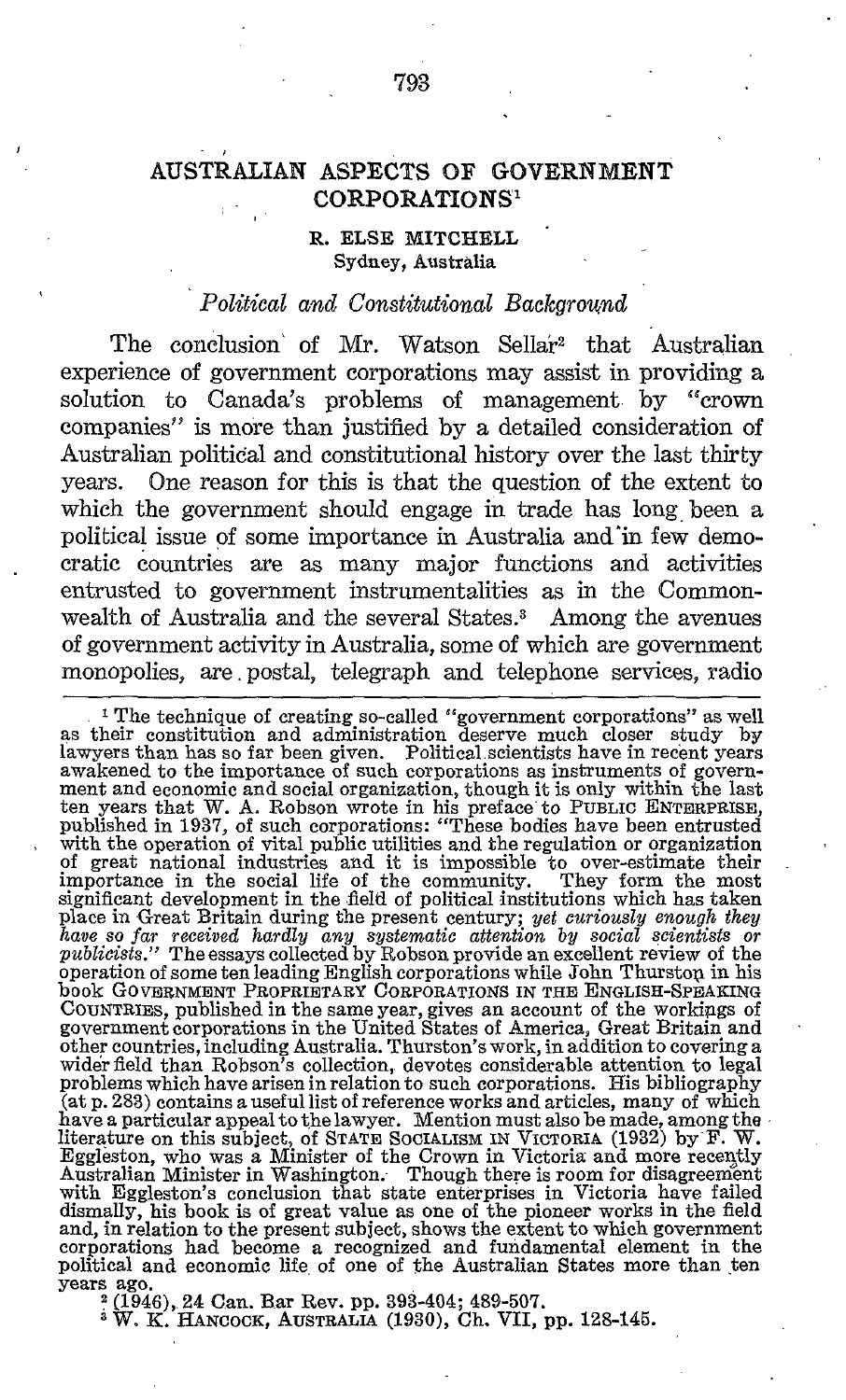broadcasting, railways, electricity generation and distribution, tramway and omnibus services, ship-building and shipping services, banking, insurance, meat production, home building, brick and pipe making, coal mining, quarrying and the acquisition, realization and export of primary products (not only wool).<sup>4</sup> This is a peace-time list and if the war period were embraced the list would include avast number of other functions, many of which were entrusted to corporations constituted by the Commonwealth under the emergency powers conferred by the National Security Act 1939-1943.

This trend towards government enterprise, or socialization as some political protagonists prefer to call it, is now an established feature of the Australian economic and political system due chiefly, though not entirely, to the aims and influence of the Labour Party.<sup>5</sup> It can be appreciated therefore that the impact of this trend on private enterprise and laissez-faire methods has given rise to economic and social conflicts, many of which have been the subject of vital legal and constitutional battles in the courts; the most important of these, in recent years at least, is the decision of the High Court of Australia in the Airlines case.<sup>6</sup>. So too, the aim of the Labour Party to secure a measure of social justice and security for the wage earner has also had important consequences in political and constitutional spheres, chiefly because of the necessity for imposing additional taxation burdens on industry to meet the cost of social services . To date provision has been made by legislation of the Parliament of the Commonwealth for the raising of revenue and its appropriation for the provision of a wide range of social services, including old age and invalid pensions, widows pensions, unemployment and sickness benefits, child endowment, maternity benefits and bonuses,

very lengthy periods, there has been a marked trend towards state socialism (Cf. EGGLESTON, STATE SOCIALISM IN VICTORIA, Ch. II; HANCOCK, AUSTRALIA, Ch. VII).

Australian National Airways Pty. Limited v. The Commonwealth, [1946] Argus L. R. <sup>1</sup> ; <sup>71</sup> Comm. L.R. 29.

<sup>4</sup> Some of these activities are conducted by State governments and instrumentalities ; the Commonwealth has conducted or legislated for the conduct of postal, telegraph and telephone services (Post and Telegraph Act 1901-1923), radio broadcasting (Australian Broadcasting Act 1942-1946), some trunk line railways (Commonwealth Railways Act 1917-1946), shipping Services (Commonwealth Shipping Act 1923), banking (Commonwealth Bank Act 19 telecommunications services (Overseas Telecommunications Act 1946), airlines (Australian National Airlines Act 1946); the majority of these measures provide for the constitution of a board, commission or other similar body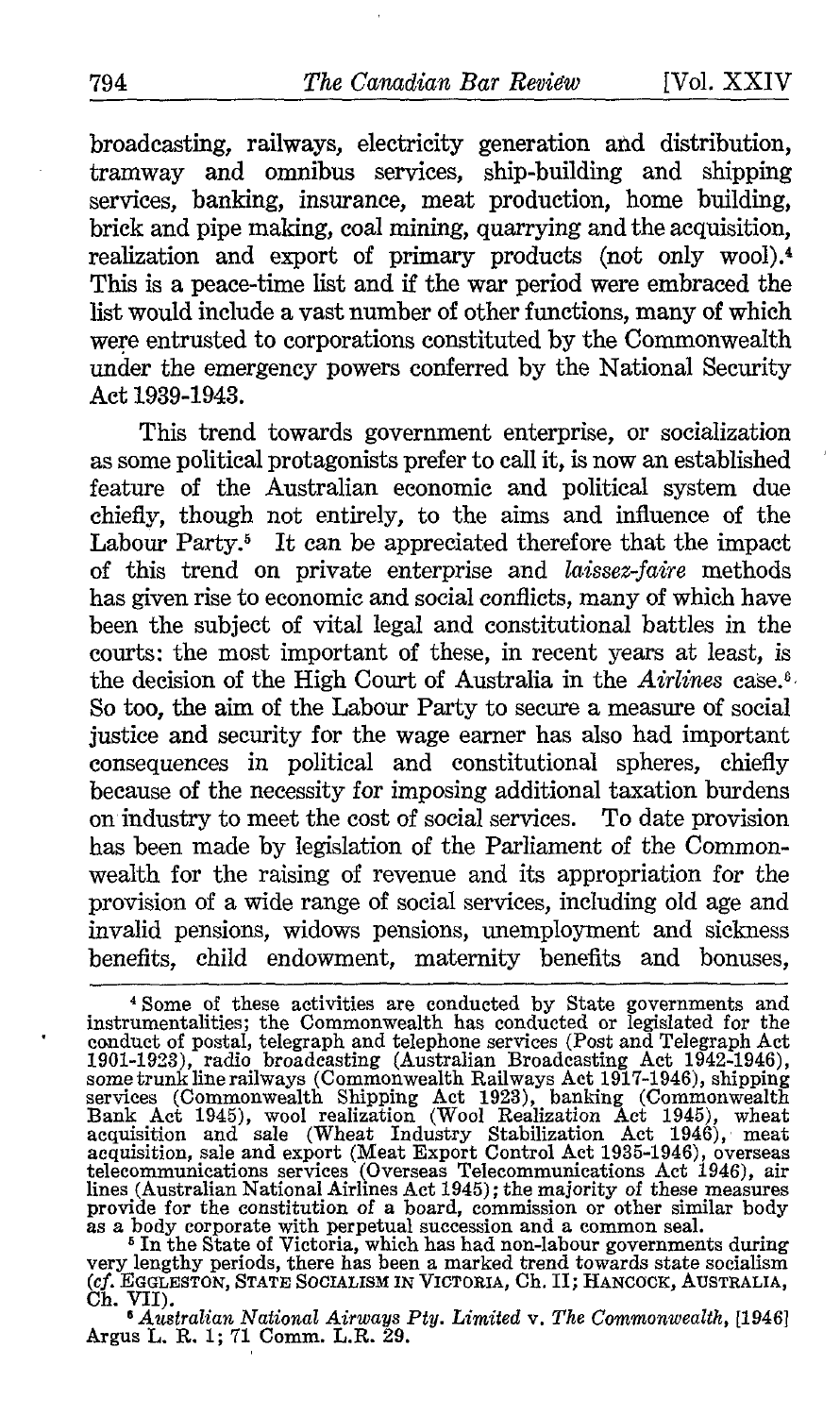educational subsidies, hospital benefits and, finally, pharmaceutical benefits .<sup>7</sup> The validity of the pharmaceutical-benefits scheme was recently challenged in the High Court of Australia and the decision of the court in the Pharmaceutical Benefits case,<sup>8</sup> which declared them unconstitutional, bears directly on leading aspects of Mr. Sellar's article,and, from a political and constitutional viewpdint, is one of the most important decisions of the High Court since the Engineers case.<sup>9</sup> This assessment is made out only because the decision affects the prospect of the Labour Government being able fully to implement its social-services programme and to retain social services at present in force, but also because of its implications with respect to the Commonwealth's power to appropriate revenue for other public purposes- not precisely related to the aims of any political , party, such as exploration, medical, agricultural, scientific and industrial research and development, drought relief, literary and educational grants,  $etc.<sup>10</sup>$ 

By way of further explanation of the Australian constitutional position it should be remembered that in 1942 the High Court in the Uniform  $Tax$  case<sup>11</sup> upheld the validity of income-tax legislation which excluded the State governments from the income-tax field by imposing heavy rates of tax (chiefly for war purposes) and making grants to each State of an amount equal to its normal revenue from income tax if it vacated the income-tax field. This revenue from income tax if it vacated the income-tax field. decision sounded the death knell of the States' independent financial powers, firstly, because income tax was always regarded as the most lucrative method ôf raising revenue and, secondly, because the principle of the legislation upheld in the  $Uniform$   $Tax$ case can be applied to other fields of taxation from which the, States obtain funds. If this financial control were coupled with a virtually unlimited power of appropriation and a power in the Commonwealth to create corporations, the result might be

m A list of acts making such, appropriations passed before 1929 will be<br>found in the Report of the Royal Commission on the Constitution, p. 199.

<sup>11</sup> South Australia v. The Commonwealth (1942), <sup>65</sup> Comm. L.R. 373.

<sup>&</sup>lt;sup>7</sup> The following Commonwealth statutes provide for the payment of these pensions and benefits: Invalid and Old-age Pensions Act 1908-1946, Widows Pensions Act 1944,  $\text{Act}$  1944, Child Endowment Act 1941-1942, Maternity Pensions Act, which is authorized by s. 51 (xxiii) of the Constitution) depend<br>for their validity on the Commonwealth's appropriation power (s. 81—vide infra) .

 $\frac{1}{8}$  Attorney General (Victoria) v. The Commonwealth, [1945] Argus L.R.

<sup>435.</sup> e Amalgamated Society of Engineers v. Adelaide Steamship Co. (1920), <sup>28</sup> Comm. L. R. 129.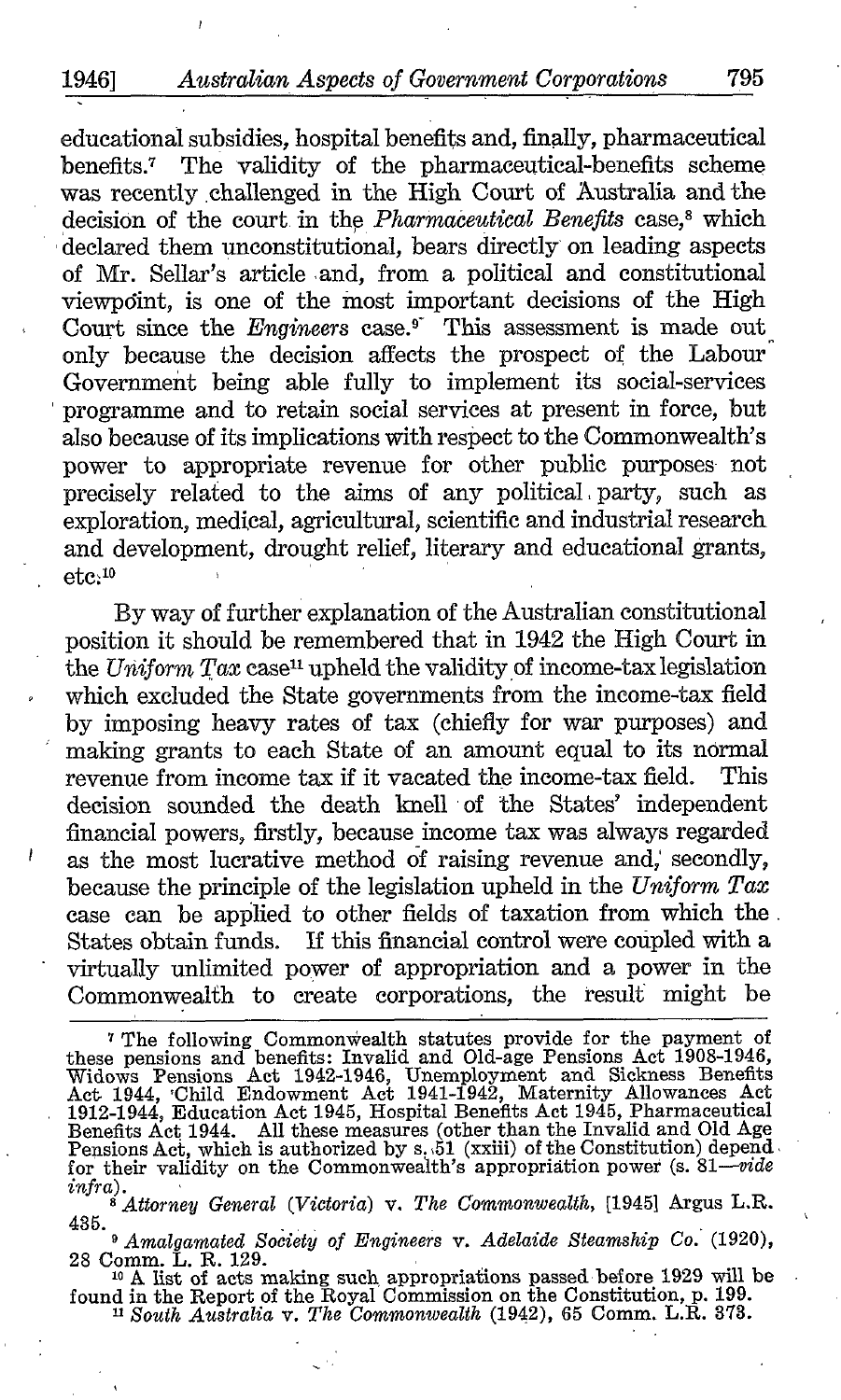disastrous to the State governments, because Commonwealth legislation prevails over inconsistent State laws<sup>12</sup> and, under the constitution of the Commonwealth, the States have no defined field of legislative activity but are mere "residuary legatees of legislative power".<sup>13</sup>

## The Airlines Case

The Airlines case challenged the validity of the Australian National Airlines Act 1945 and of certain regulations under the Air Navigation Act 1920-1936 which were designed to achieve a nationalization of all interstate air line services by conferring a monopoly on the Australian National Airlines Commission, a corporation created by the act for the purpose of conducting interstate and extra-Australian air services. The act did not attempt to create a monopoly in the Commission with respect to intra-state air services because it was framed as an exercise of the legislative power to make laws with respect to "trade and commerce with other countries and among the States".<sup>14</sup> The attack on this legislation had three main branches: first, that the Commonwealth's legislative power was a power to regulate only and did not comprehend a power to trade: second that the Commonwealth could not create a corporation even with respect to matters within power and, third, that by prohibiting the conduct of competitive airlines the act offended the constitutional guarantee of freedom of interstate trade." The High Court rejected the first and second arguments but upheld the third, 'thus confirming the validity of the legislation except so far as it purported to create a government monopoly.

Latham C.J., in discussing the first two objections, said of the Commonwealth's legislative power:

<sup>12</sup> S. 109 of the Constitution provides that "when a law of a State is<br>inconsistent with a law of the Commonwealth, the latter shall prevail, and<br>the former shall, to the extent of the inconsistency, be invalid." It has in view of this decision, that a statutory corporation created by the Common-<br>wealth with power to make by-laws or regulations could override the<br>provisions of State legislation.<br> $^{18}$ Ss. 106-108 of the Constitution; cf.

Benefits case, supra.<br>
<sup>14</sup> The Commonwealth's legislative power is by s. 51(i) restricted in

these terms to interstate trade and commerce.<br>
<sup>15</sup> S. 92 of the Constitution provides that ". . . . trade, commerce, and intercourse among the States, whether by means of internal carriage or ocean navigation, shall be absolutely free". It has been held that this provision prevents Commonwealth and State governments alike from infringing the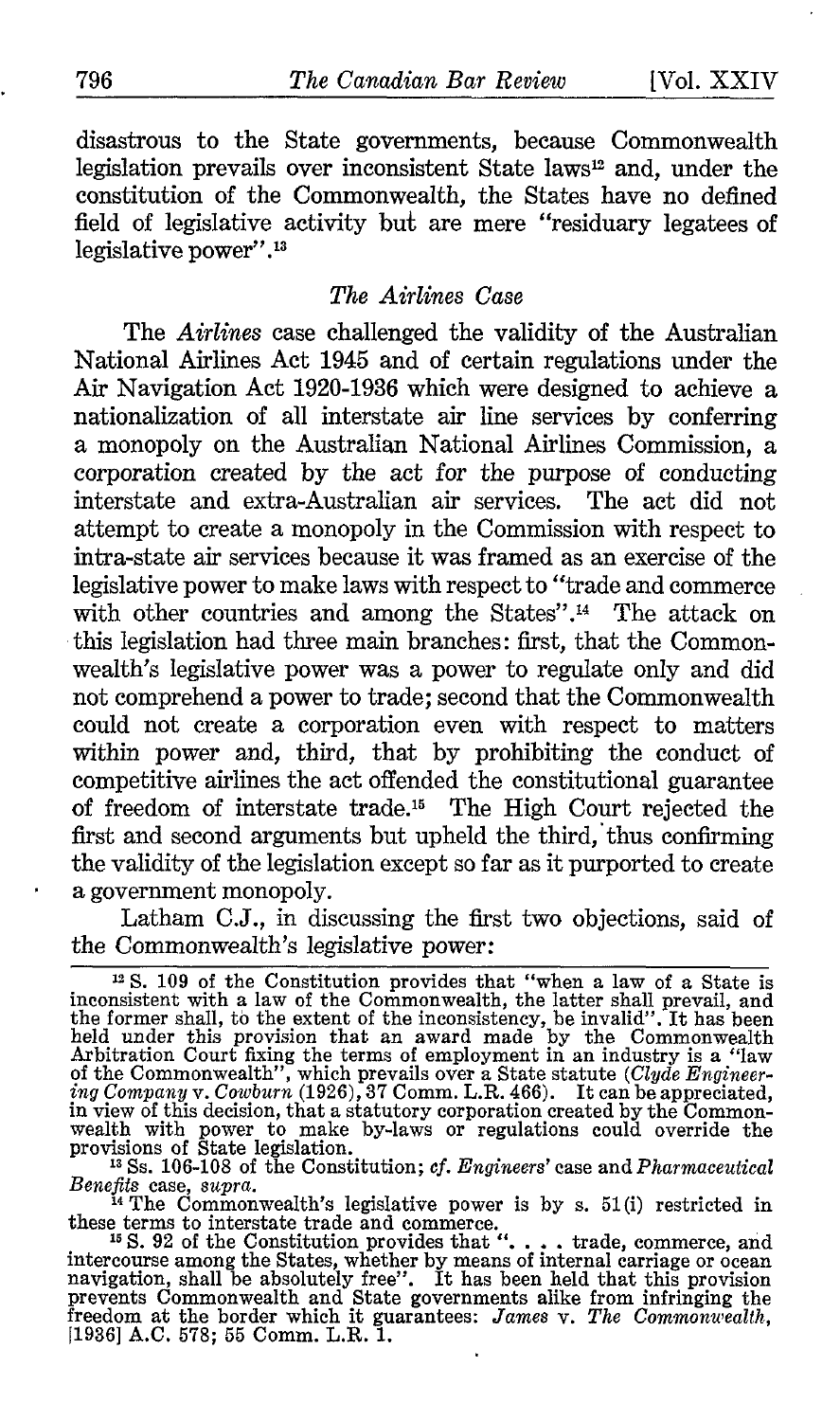In the case of some of the subjects with respect to which the Commonwealth Parliament is given power to legislate under sec . 51, it is plain that the power is a power to make laws with respect to the conduct of persons other than the Commonwealth or any agency of the Commonwealth. Placita (xvii) bankruptcy and insolvency. (xxi) Placita (xvii) bankruptcy and insolvency', (xxi) marriage, (xxii). divorce and matrimonial causes, (xxiii) invalid and old age pensions, (xxvii) immigration and emigration, (xxviii) the influx of criminal's, and others are matters in which the Commonwealth does not take part, but in respect of which the Commonwealth Parliament may legislate. In the case of other subjects, however, it appears to me to be In the case of other subjects, however, it appears to me to be quite plain that the nature of the subject is such as to entitle the Commonwealth to make laws with respect to the Commonwealth (by itself or by a Commonwealth agency) taking part in the very subjectmatter itself. For example, placitum (ii) 'taxation' is plainly taxation by the Commonwealth; (iii) 'bounties' are bounties to be granted by the Commonwealth; (iv) 'borrowing money' relates to borrowing money by the Commonwealth; (v) 'postal &c. services' include such services provided by the Commonwealth; (vi) 'the naval and military defence of the Commonwealth' includes defence by the Commonwealth. Under the power to legislate with respect to (vii) 'lighthouses, lightships, beacons and buoys', Parliament may authorise the Commonwealth to establish lighthouses  $\&c.$  So also under (viii) 'astronomical and meteorological observations' the Commonwealth Parliament may legislate, as in fact it has done, for the actual making and control of such observations. Similarly, under  $(xi)$  'census and statistics' the Similarly, under (xi) 'census and statistics' the Commonwealth itself can take a census. Under (xiii), 'banking other than State banking' the Commonwealth Parliament can create a bank, as in fact it has done in the case of the Commonwealth Bank. <sup>~</sup> It is unnecessary to extend the illustrations beyond those already given. There can be no reason in law why the power to make laws with respect to trade and commerce with other countries and among the States should not include a power to make laws enabling the Commonwealth itself, or a body established by the Commonwealth, to make such laws.

There is no specific power to create corporations in the constitution and in relation to this question his Honour continued :

It is true that the Commonwealth has no general power to create corporations, but when the Commonwealth Parliament exercises a legislative power it is for the Parliament, subject to any constitutional prohibition, to determine the means of securing an object which it is<br>legitimate under the power for the Parliament to pursue. Thus, the legitimate under the power for the Parliament to pursue. establishment of the Commonwealth Bank was a means of giving effect to an approved policy with respect to banking. In the well-known case of McCulloch v. Maryland (1819) (4 Wheat. 316) it was held that if Congress can exercise a power it can create a corporation to carry that power into effect-see Jumbunna Coal Mine v. The Victorian Coal Miner's Association (1908) (6 Comm. L.R. 309), relating to the creation of corporations for the purpose of giving effect to the industrial arbitration power.

In the United States of America it has been held that Congress can, under the commerce power, provide for the incorporation of a bridge company to build a bridge between two States-Luxton v. North River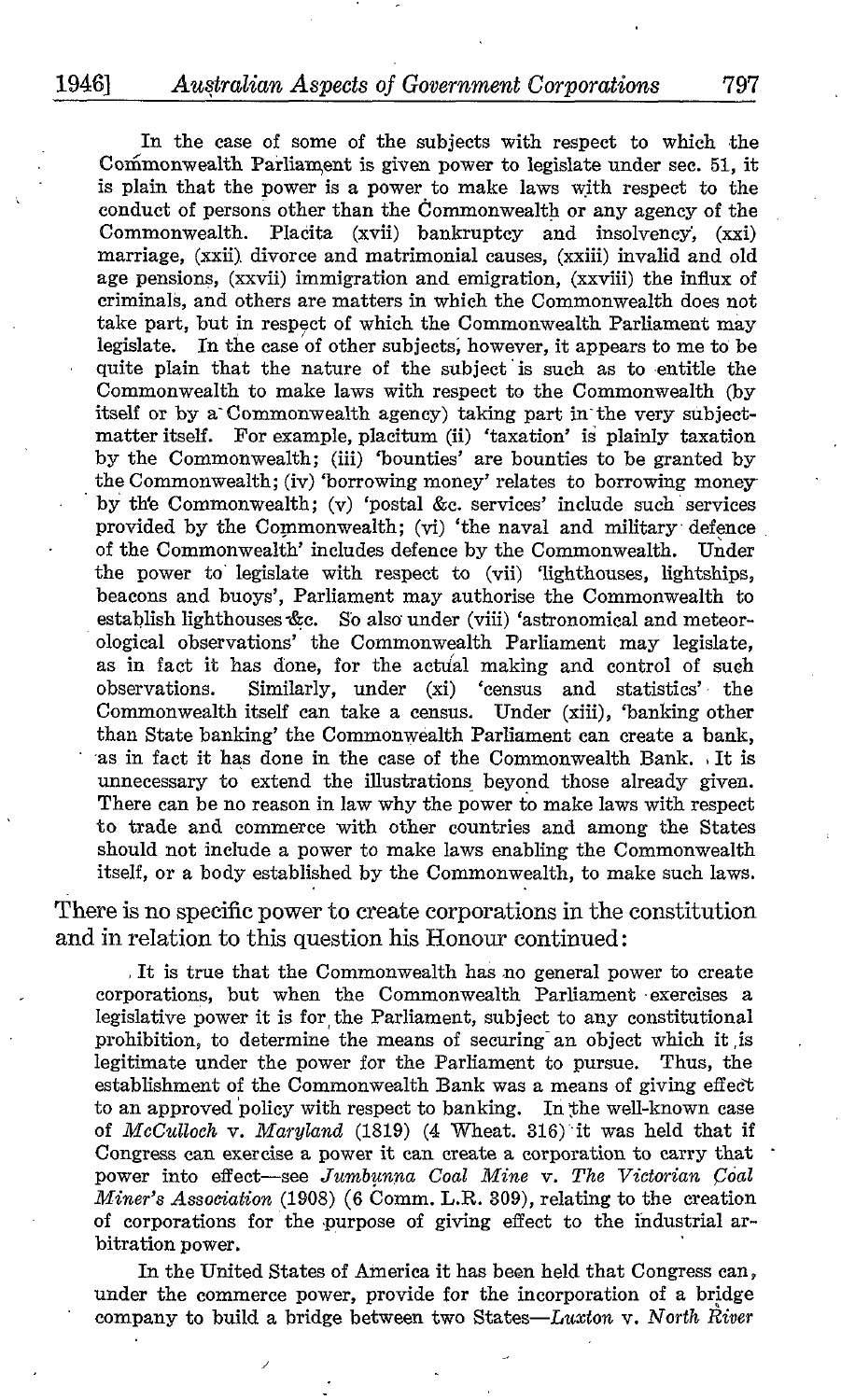Bridge Company,  $(1894)$   $(153 \text{ U.S. } 525)$ ; or to construct railways across States-California v. Central Pacific Railroad Company, (1888) (127 U.S. 1). Such decisions were doubtless responsible for the grant of power to the Commonwealth Parliament to make laws with respect to the acquisition and construction of railways by the Commonwealth, subject to an express limitation requiring the consent of the State concerned—see Constitution, sec. 51  $(xxxiii)$ ,  $(xxxiv)$ . If this limitation concerned-see Constitution, sec. 51 (xxxiii), (xxxiv). had not been introduced, the Commonwealth Parliament would have been able to create corporations, to construct and operate interstate railways in Australia as it thought proper.

For these reasons, in my opinion, the fact that the Act authorises the establishment by the Commonwealth of a corporation to carry on interstate trade and commerce does not constitute any objection to the validity of the Act.

Rich J. prefaced his answer to the questions under review with a dictum of the Privy Council in James v. The Commonwealth<sup>16</sup> that "the constitution must not be construed in any narrow and pedantic sense" and then discussed the scope of the trade and commerce power :

I have no doubt that, as here found, the phrase 'trade and commerce' is wide enough to include not only the sale and disposition of goods but the transport of goods and persons, and not only the transport of goods and persons incidentally to the disposition of goods, but such transport as an end in itself.

<sup>I</sup> am of opinion also that the Commonwealth Parliament's trade and commerce power is not restricted to the regulation of trade and commerce carried on by private persons, but is wide enough to authorise provision for the carrying on of trade and commerce by the Commonwealth itself. It was pointed out in The Queen v. Burah,  $(1878)$  (3 App. Cas. 889 at 904-5) that when a question arises in regard to a Constitution, whether the prescribed limits have been exceeded the only way in which a Court of Justice can properly determine the question is by looking to the terms of the instrument by which, affirmatively, the legislative powers were created, and by which negatively, they are restricted. If powers were created, and by which negatively, they are restricted. what has been done is legislation within the general scope of the affirmative words which give the power, and it violates no express condition or restriction by which the power is limited, it is not for any Court of Justice to inquire further, or to enlarge constructively those conditions and restrictions. The Constitution contains no express provision against trading by the Commonwealth, and no necessary implication of a prohibition of such trading is involved in any of the express provisions.

Starke J. mentioned the comparable provisions of the United States Constitution and of the British North America Act 1867, both of which confer powers of regulation of commerce and of trade and commerce respectively, and said :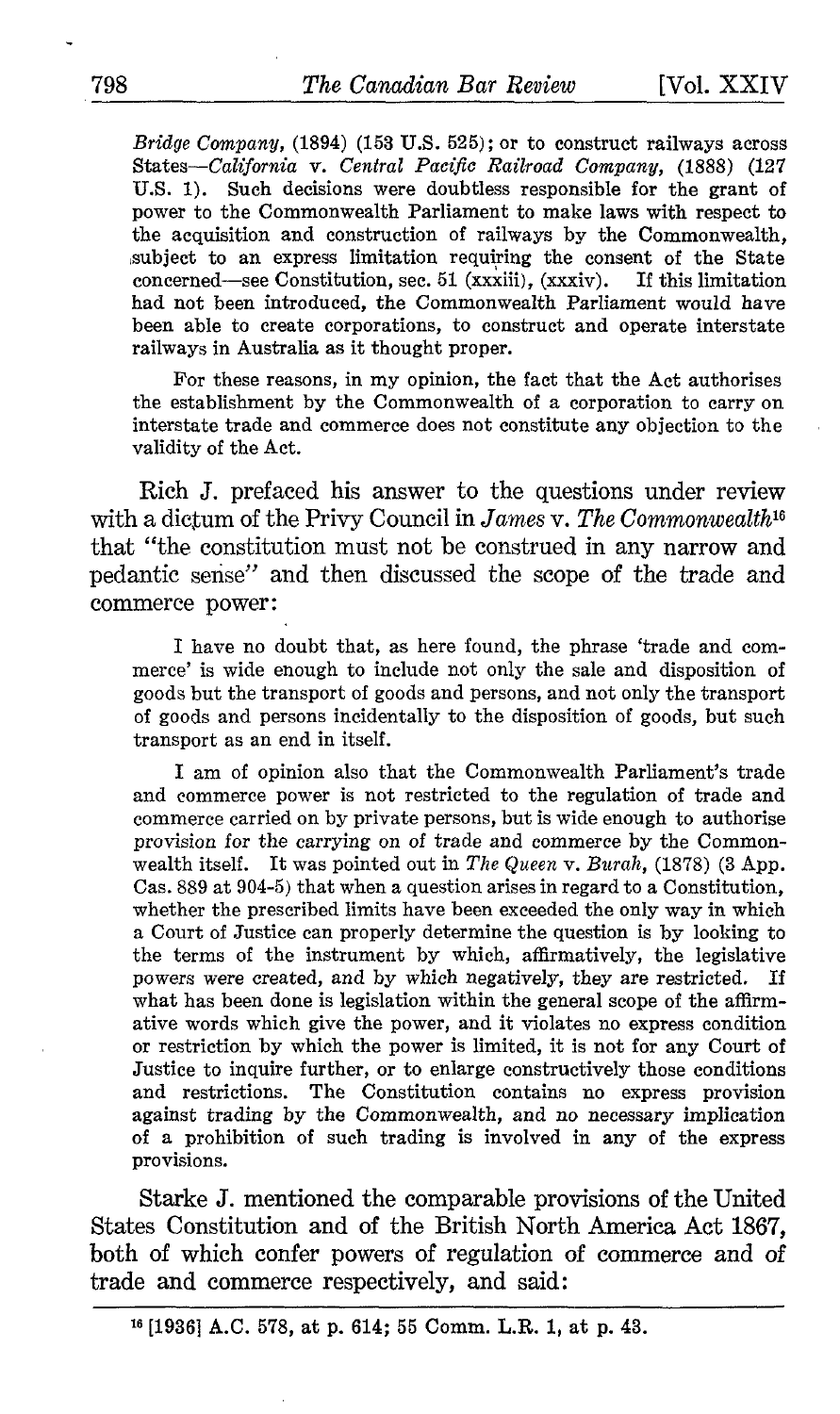But there is little, if any, difference, I think, between the power to make laws with respect to trade and commerce and the power to make laws to regulate or for the regulation of trade and commerce . And since the decision, Huddart, Parker Ltd. v. The Commonwealth, (1931) (44 Comm. L.R. 492), in this Court, the view can no longer be maintained that the constitutional power in the Australian constitution to make laws with respect to tradeand commerce with other countries and among the States is limited to general rules of conduct to be observed by those engaged in the operation of commerce with respect to those operations-Australian Steamships Ltd. v. Malcolm, (1914) (19 Comm. L.R. <sup>298</sup> at pp. 305-6) and does not enable the Commonwealth itself or its instruméntalities to engage in or carry on commerce.

Dixon J. did not discuss these questions at length but rested his conclusions that the Commonwealth could trade and establish a corporation for that purpose on the necessity for a broad and flexible interpretation of the constitution. The argument of the flexible interpretation of the constitution. plaintiff, he thought, ignored the fact that the constitution is an instrument of government meant to endure and conferring powers expressed in general terms wide enough to be capable of flexible application to changing circumstances :

A law authorizing the Government to conduct a transport service for interstate trade, whether as <sup>a</sup> monopoly or not, appears to me to answer the description of a law with respect to trade and commerce among the States. It is only by importing a limitation into the It is only by importing a limitation into the descriptive words of the power that such a law can be excluded.

The final judgment, that of Williams J., expressed the same conclusion, but in quoting American decisions as authorities he took the view that the content of the Australian power over trade and commerce was wider than Congress's power to regulate the same subject matter; he said :

The power of legislation conferred by the placitum is plenary in its fullest sense, and must be given a wide and liberal interpretation. It is not, like the commerce power in the Constitution of the United States, a power to regulate trade and commerce. It is a power to make laws with respect to trade and commerce. Even under the more limited power, the Supreme Court of the United States has held that Congress can incorporate authorities to carry on businesses ancillary to facilities which it has provided to promote the flow of commerce, such as the business of generating and §elling electricity as ancillary to the construction of reservoirs to control the flow of navigable rivers-Oklahoma v. Atkinson Company,  $(1941)$   $(313 \text{ U.S. } 508)$ . A law incorporating an authority to carry on trade and commerce on behalf of the Commonwealth is, I think, a law with respect to trade and commerce .

As will be seen from the extracts quoted above all the judgments except that of the Chief Justice treat the power to incorporate as implicit in the power to trade. Latham C.J., however, puts it on a slightly different basis, namely that if there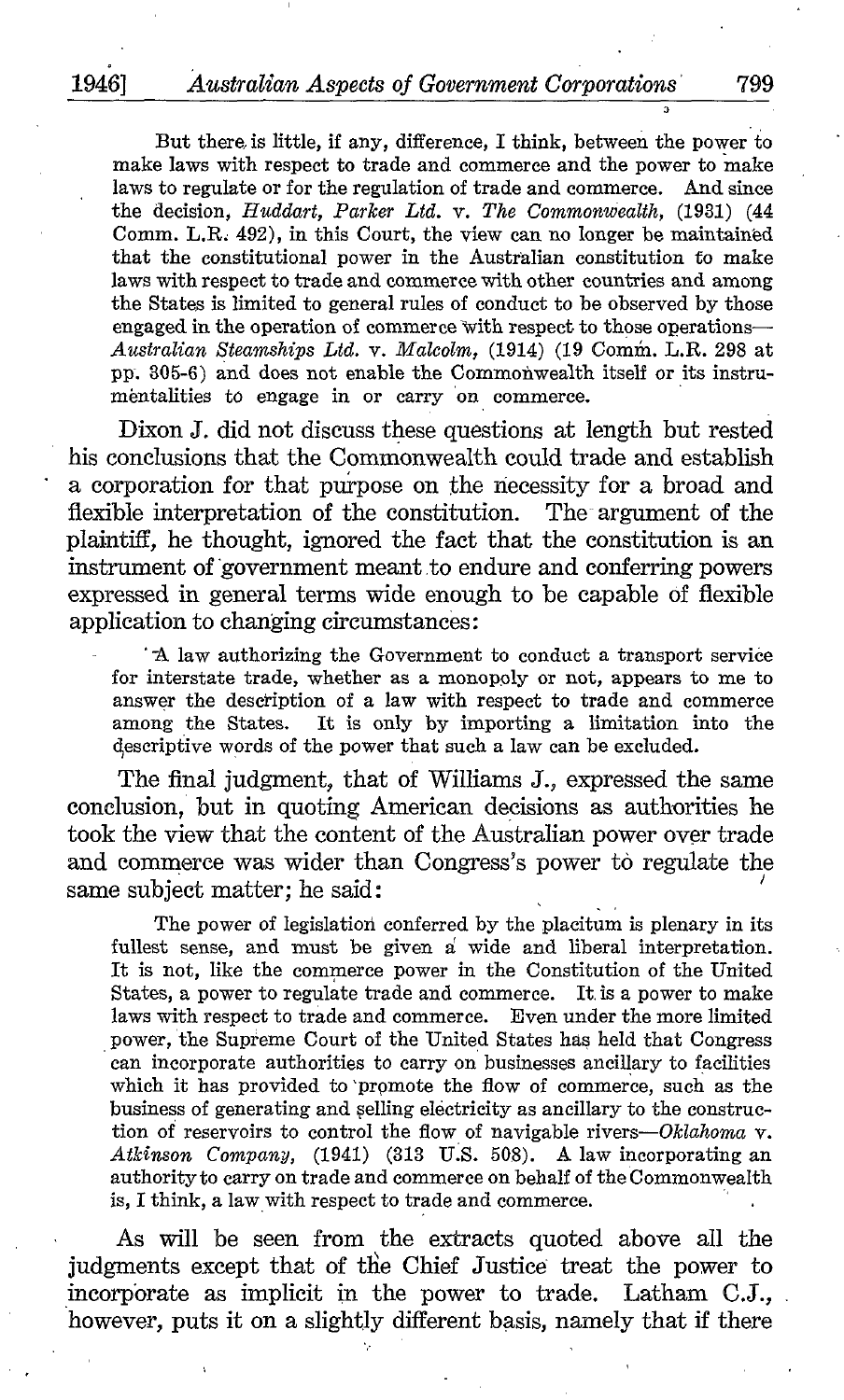is power in the Parliament to do something it is for the Parliament to decide what means shall be adopted to exercise that power. The general acceptance of this view will prove of vital consequence in relation to the appropriation power to be discussed shortly, since the Chief Justice's view would justify the Commonwealth in constituting a corporation as a medium of appropriating moneys and regulating the use of the moneys, despite the absence of a specific legislative power in respect of the subject matter for which the moneys are appropriated.

## The Pharmaceutical Benefits Case

Let us now turn attention to the appropriation power and the decision in the Pharmaceutical Benefits case, which declared invalid the Pharmaceutical Benefits Act 1944. The act provided that any person ordinarily resident in Australia should be entitled to receive certain prescribed pharmaceutical benefits without anyobligation to pay for them, and the scheme of the act was that pharmaceutical chemists on approval by the Director General of Health should supply those benefits on the presentation by the customer of a written order in a prescribed form by a medical practitioner; payment for the benefits was to be made by the Commonwealth Government out of a trust fund established by the National Welfare Act 1943 to meet general social services .

The plaintiffs' attack on the act was based, firstly, on the absence from the heads of legislative power committed to the Commonwealth by the Constitution of any subject such as public health, medical services, pharmaceutical benefits or anything which on a reasonable construction would include the act under review, and, secondly, upon a restrictive interpretation of the appropriation power set out in s. 81 of the Constitution. The Commonwealth did not seek to justify the act under any head of legislative power, but contended that the power to appropriate public moneys was sufficiently wide to give the act validity. It public moneys was sufficiently wide to give the act validity. is as well to note again the specific terms of s. 81, which deals with the appropriation of moneys; the section is as follows:

All revenues or moneys raised or received by the Executive Government of the Commonwealth shall form one Consolidated Revenue Fund, to be appropriated for the purposes of the Commonwealth in the manner and subject to the charges and liabilities imposed by this Constitution.

The substantial issue then was whether this section conferred an absolute power of appropriation for general purposes or whether it conferred a more limited power and, if so, limited to what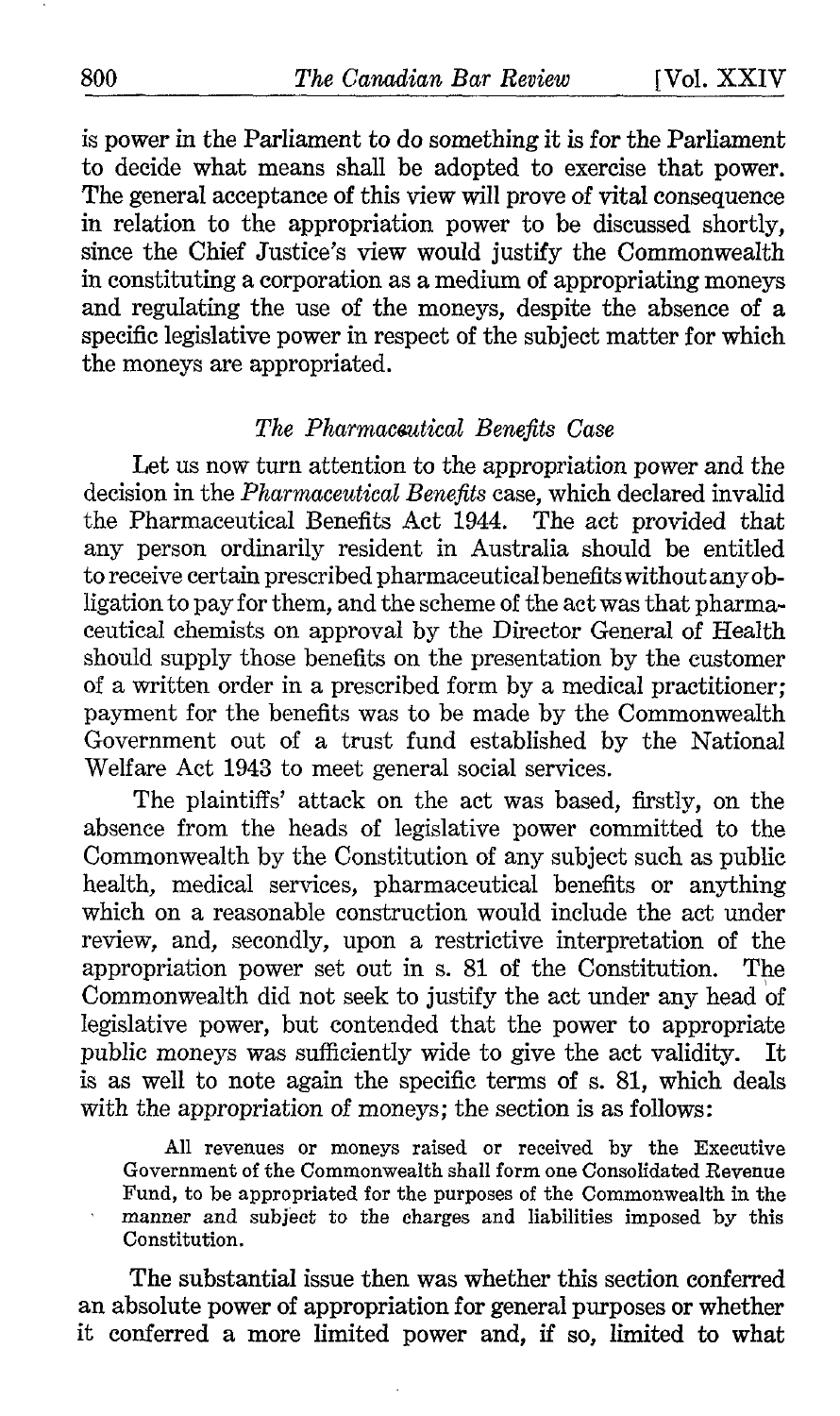extent. This is one of the issues stated and discussed by Mr. Sellar in his article.<sup>17</sup> The High Court held (McTiernan J. dissenting) that the Pharmaceutical Benefits Act was invalid because it was an act relating to doctors, chemists and public health-subjects outside the scope of the 'Commonwealth Parliament-and could not be treated solely as an appropriation measure.

Latham C. J. rejected the argument of the plaintiffs that the power of appropriation was-limited to the appropriation of moneys for purposes in respect of which the Commonwealth could make laws under s. 51. If such a restrictive interpretation were adopted the appropriation power would be superfluous because the mere power to make laws with respect to a subject in itself includes a power to provide for the expenditure of moneys in relation to that subject. Moreover, the Constitution itself contemplates the provision of moneys towards other purposes such as the payment of salaries of the Governor General,<sup>18</sup> members of Parliament,<sup>19</sup> Ministers,<sup>20</sup> judges of the High Court,<sup>21</sup> the payment of compensation for State property taken over by the Commonwealth, $2<sup>2</sup>$  the granting of financial assistance to States $2<sup>3</sup>$ and the provision of interest and principal in respect of State debts.<sup>24</sup> The Chief Justice continued:

It was argued for the plaintiff that the phrase 'the purposes of the Commonwealth' in s. 81 refers to legislative purposes of the Commonwealth, that is, purposes for which the Commonwealth Parliament has power to make laws. It is plain that the Commonwealth has executive and judicial purposes as well as legislative purposes. The very existence of the Commonwealth, apart from any legislation creates some purposes of the Commonwealth; see Commonwealth v. Colonial Combing, Spinning and  $Weaving Co. Ltd. (1922) 31$  Comm. L.R. 421 at 441.

What then are "purposes of the Commonwealth" within the meaning of the section? The phrase quoted plainly includes but is not co-extensive with those purposes in respect of which the Commonwealth has power to make laws. His Honour . proceeded to say:

A meaning is given to the words 'to be appropriated for the purposes of the Commonwealth' if they are read as intended to show positively that there may be other Commonwealth purposes than those

<sup>24</sup> Ss. 105, 105A.

 $\frac{17}{18}$  (1946), 24 Can. Bar Rev. at pp. 501-504.<br> $\frac{18}{18}$  S.  $19$  S. 48.  $20$  S. 66. ,21 S. 72. <sup>22</sup> S. 85. <sup>23</sup> S. 96.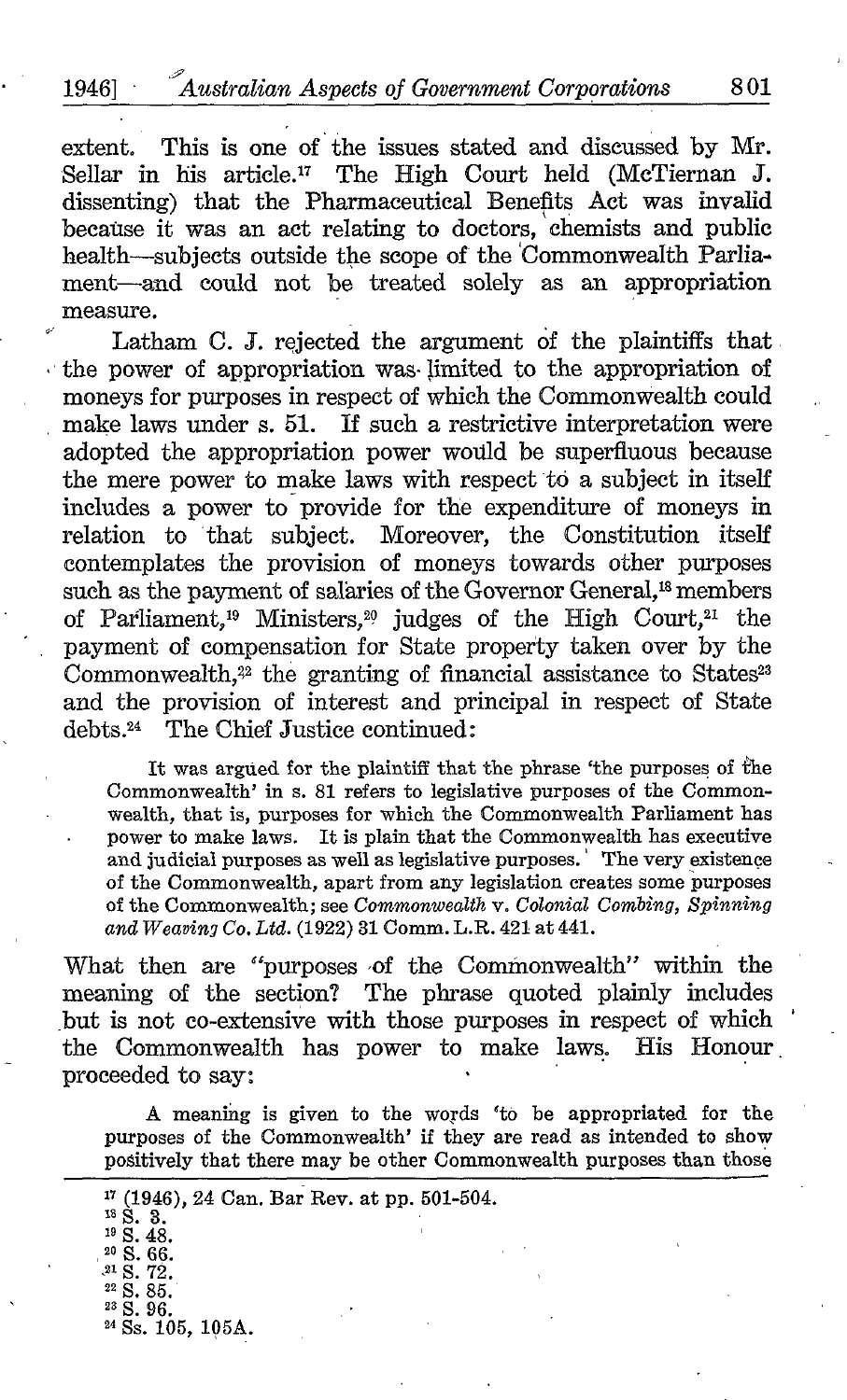in respect of which power to make laws is given elsewhere in the Constitution. Otherwise the words have no legal effect whatever. Otherwise the words have no legal effect whatever.

What then is the authority which can determine what purposes are purposes of the Commonwealth? As the appropriation is to be made by law (s. 83), the natural answer is—the authority which makes Commonwealth laws, that is, the Commonwealth Parliament not the executive authority which administers laws when made, nor the judicial authority which interprets and applies the laws. Thus, in my opinion, the Commonwealth Parliament has a general, and not a limited, power of appropriation of public moneys. It is general in the sense that it is for the Parliament to determine whether or not a particular purpose shall be adopted as a purpose of the Commonwealth.

The judgment of the Chief Justice then discusses the constitutional position in the United States of America, the conflicting views of American jurists, and the conclusions reached by the United States Supreme Court in United States v. Butler<sup>25</sup> and Charles C. Steward Machine Co. v. Davis.<sup>26</sup> The United States  $Charles C. Stewartd Machine Co. v. Davis.<sup>26</sup>$ Constitution, however, contains a different collocation of words and, in Section VIII, combines a power "to lay and collect taxes, duties, imposts and excises" with a power "to pay the debts and provide for the common defence and general welfare of the United States". Though there is no direct association of powers comparable to this in the Commonwealth Constitution some analogy can be drawn between the two constitutions, for the latter includes in s.51(ii) a completely general power to legislate with respect to taxation. The question whether a law with respect to taxation is a law for the "peace, order and good government" of the Commonwealth is a political question to be determined by Parliament and is not justiciable in the courts; so too, the determination whether a particular purpose should be regarded and adopted as a Commonwealth purpose, in the view of the Chief Justice, is a political matter. Accordingly, his Honour said :

The words 'purposes of the Commonwealth' should not, in my opinion, be construed as meaning for the governmental purposes of the political organism called the Commonwealth. In the introductory provision of s. <sup>51</sup> (that laws are to be made for the peace, order and good government of the Commonwealth) the word `Commonwealth' is used to describe the people of the Commonwealth in the area which is the Commonwealth in the geographical sense. The laws of the Commonwealth operate directly upon the people of Australia, and it is the good government of those people with which the Constitution is concerned, not the government of the Government itself. In s. 81 in the phrase `the purposes of the Commonwealth' the word `Commonwealth' should, in my opinion, be interpreted in the same sense. The word "Common-

<sup>&</sup>lt;sup>25</sup> (1936), 297 U.S. 1.<br><sup>26</sup> (1937), 301 U.S. 619.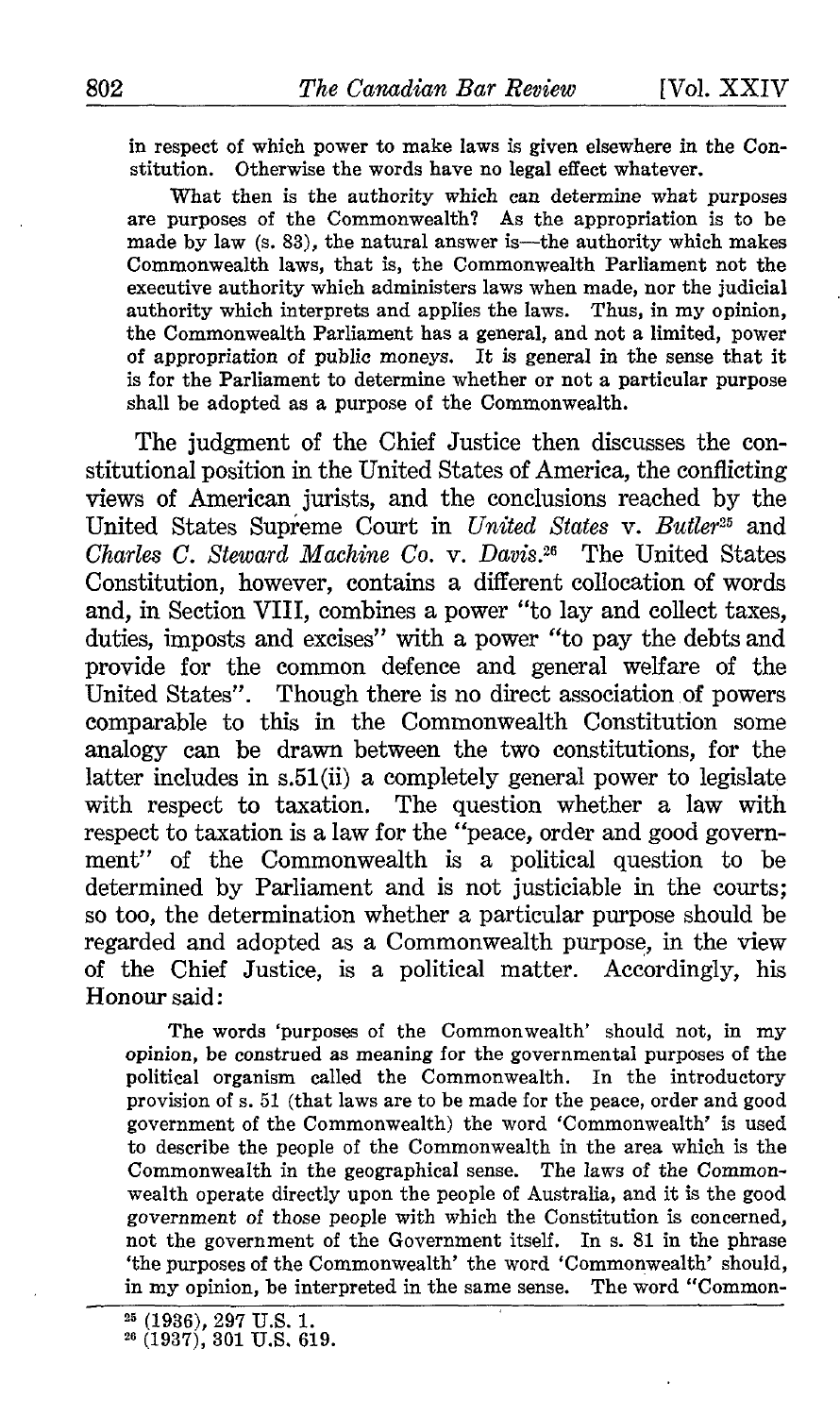wealth' there plainly does not mean the geographical area known as the Commonwealth. Neither, in my opinion, does it mean the Commonwealth as a political organism. I see no reason for limiting the words `the purposes of the Commonwealth' to governmental purposes in the sense of the discharge of legislative, judicial or executive functions. The word 'Commonwealth' in this section refers to the people who, by covering clause 3 of the Constitution, are 'united in a Federal Commonwealth under the name of the Commonwealth of Australia'.

For these reasons, in my opinion, the provisions of s. <sup>81</sup> can fairly be read as intended to mean that it is the Commonwealth Parliament, and not any Court, which is entrusted with the power, duty and responsibility of determining what purposes shall be Commonwealth purposes, as well as of providing for the expenditure of money for such purposes. .

These conclusions, however, are subject to the important qualifications that the law which seeks to establish a "purpose of the Commonwealth" must be a law providing for expenditure of money. It may devote moneys to purposes over which it has no legislative power, for example, to the maintenance of hospitals, but it cannot by legislation attempt to control all hospitals or require persons to submit to compulsory vaccination or immunization; that is, the appropriation power, though an independent head of power "does not enable the Commonwealth to extend its legislative powers beyond those marked out and defined by the Constitution". It was for this reason that the Pharmaceutical Benefits Act was held invalid; that act was not merely an act authorizing the expenditure of money but was an act relating to chemists, doctors, drugs and medicines and allied matters which did not fall within the specific powers committed to the Commonwealth by the Constitution.

The judgments of the other majority members of the High, Court are not as illuminating or comprehensive as that of the. Chief Justice. However, they support the view that the appro priation power is not restricted to heads of legislative subject matter, but they do not agree that the American decisions have any application. Starke J. in discussing s. 81 said:

This power must be construed liberally; it is a great constitutional power but it does not authorize the Commonwealth appropriating its revenues and moneys for any purpose whatever 'without regard\_ to whether the object of expenditure' is for the purpose of and incident to some matter which belongs to the Federal Government', Harrison Moore, Constitution of the Commonwealth of Australia, 2nd ed. (1910) pp. 523-527. Indeed the provisions in s. 96 of the Constitution for financial assistance to the States appear superfluous if the power of the Parliament were as extensive as is now claimed. Commonwealth are those of an organized political body, with legislative,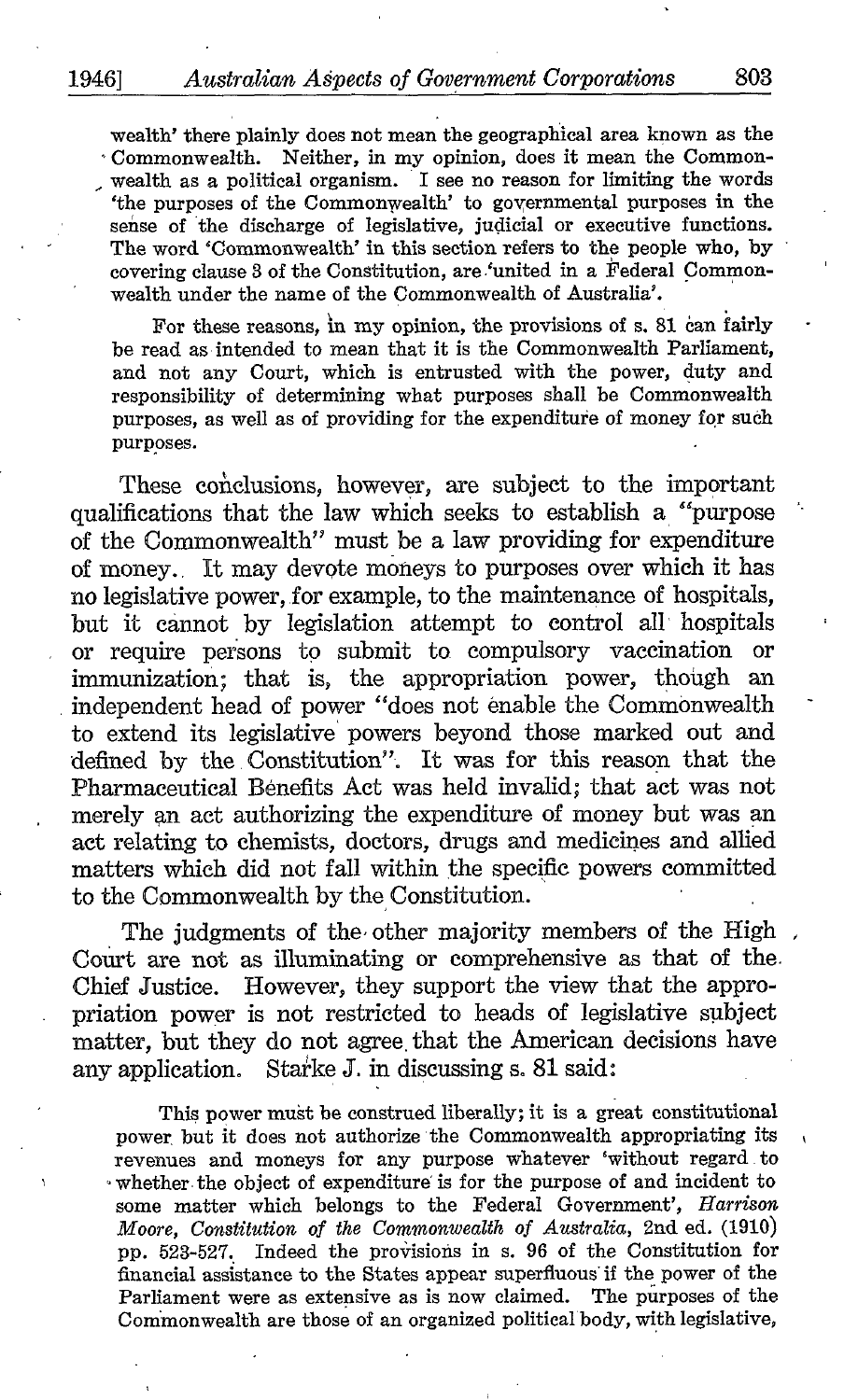executive and judicial functions, whatever is incidental thereto, and the status of the Commonwealth as a Federal Government.

Dixon J., with whom Rich J. agreed, refrained from expressing a very definite view on the scope of the appropriation power and, although he rejected the analogy with the United States Constitution which the Chief Justice accepted, the following extracts from his judgment indicate a wider view than that contended for by the plaintiffs :

Even upon the footing that the power of expenditure is limited to matters to which the Federal legislative power may be addressed, it necessarily includes whatever is incidental to the existence of the Commonwealth as a state and to the exercise of the functions of a national government. These are things which, whether in reference to the external or internal concerns of government should be interpreted widely and applied according to no narrow conception of the functions of the central government of a country in the world to-day.

In deciding what appropriation laws may validly be enacted it would be necessary to remember what position a national government occupies and, as I have already said, to take no narrow view, but the basal consideration would be found in the distribution of powers and functions between the Commonwealth and the States. I have not yet seen any reason to desert this opinion. But, I repeat, this case requires us to go no further than to distinguish the carefully chosen words of our Constitution from the very different words of that of the United States.

Williams J. likewise rejected the applicability of decisions on the United States Constitution for the reason that-

the relevant provisions in the constitution of the United States of America are different in structure and wording from those in the Constitution of the Commonwealth. . . . The important words [in s. 81] are therefore those contained in the phrase 'for the purposes of the Commonwealth'. They are more specific than the words 'the general welfare of the United States'.

His Honour concluded by saying that the Commonwealth "has no general power to legislate for social services" and that this general power is left to the States ."

The effect of this decision cannot yet be fully appreciated and it may be years before its full implications become evident. But one matter that became immediately evident was the doubtful validity of many acts which had been founded on the appropriation power, particularly those dealing with social services. Williams and McTiernan JJ. were the only High Court judges who made no secret of their views of the validity of the Commonwealth's social-services legislation. Williams J. positively said that this

zr Invalid and old-age pensions are the only social benefits expressly committed to the Commonwealth by the Constitution (s. 51 (xxiii)).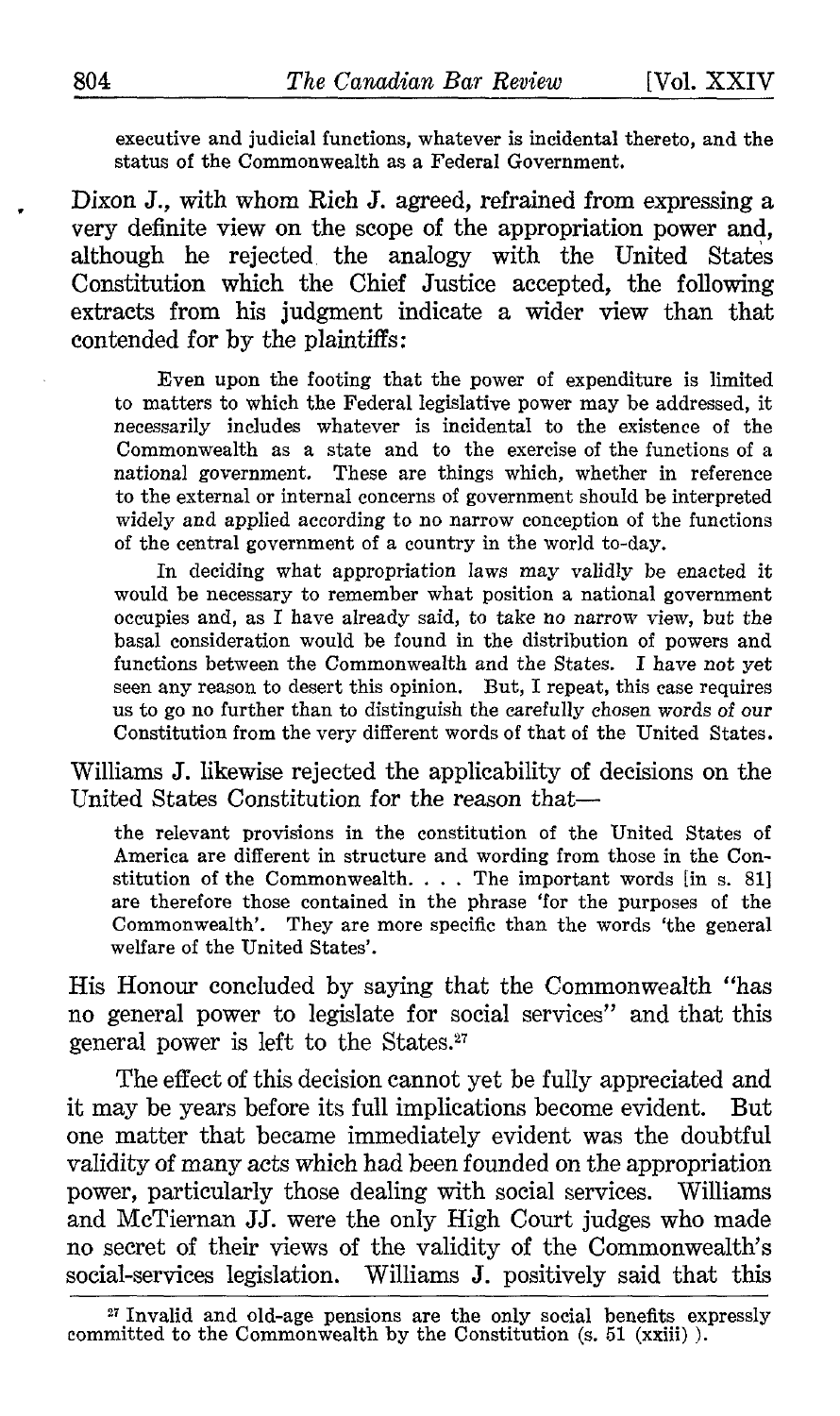field was one for the States into which the Commonwealth could not intrude, while it is clear that McTiernan J. would uphold all measures passed by the Commonwealth for these or allied purposes. The prospect that these social-services measures might be challenged in the High Court was reinforced by widespread opposition to the Labour government's high rates of taxation which, it was conceded, were necessary to finance the socialservices programme, and a declaration of their invalidity might result in the cessation of all social services (other than invalid and old-age pensions) notwithstanding that some of them had been in force for many years<sup>28</sup> while others had been introduced by a non-labour government. $29$ 

The gravity of the situation and the possibility of the Labour government's plans for social security being frustrated induced that government to seek additional legislative power by altering the Constitution and on 28th September last a referendum of the electors was held to approve *inter alia* the addition to the Commonwealth's legislative powers set out in s. 51 of the following subjects:

(xxiii. a.) The provision of maternity allowances, widow's pensions, child endowment, unemployment, pharmaceutical, sickness and hospital benefits, medical and dental services (but not so as to authorize any form of civil conscription) benefits to students and family allowances.

The result of the referendum was in favour of the amendment<sup>30</sup> and accordingly the validity of the Commonwealth's social. services legislation is now beyond doubt. That, however, is only incidental to the main substance of the appropriation power.

## Conclusions

In view of the undoubted trend in political and economic organization towards the centralization of power and the necessity for governments to assume responsibility for the conduct of vital industries and essential services, it is inevitable that the technique of the government corporation will be availed of more and more in the attempt to reconcile the varying and conflicting economic and social interests operating in the modern democratic state.<br>The experience of the last ten vears, and the war period in parti-The experience of the last ten years, and the war period in parti-

<sup>&</sup>lt;sup>24</sup> The Maternity Allowance Act passed in 1912 provided for a "baby<br>bonus"; its scope has since been extended to confer other benefits on mothers.<br><sup>29</sup> The Child Endowment Act 1941, which is the measure mentioned by<br>Mr. S

<sup>&</sup>lt;sup>30</sup> At the time of writing figures are incomplete, but the alteration was approved in all States and the total number of electors for and against the alteration at the time of writing is  $-For$ : 2,182,686; *Against*; 1,798 majority of States must approve of an alteration beforèit canbecome effective.